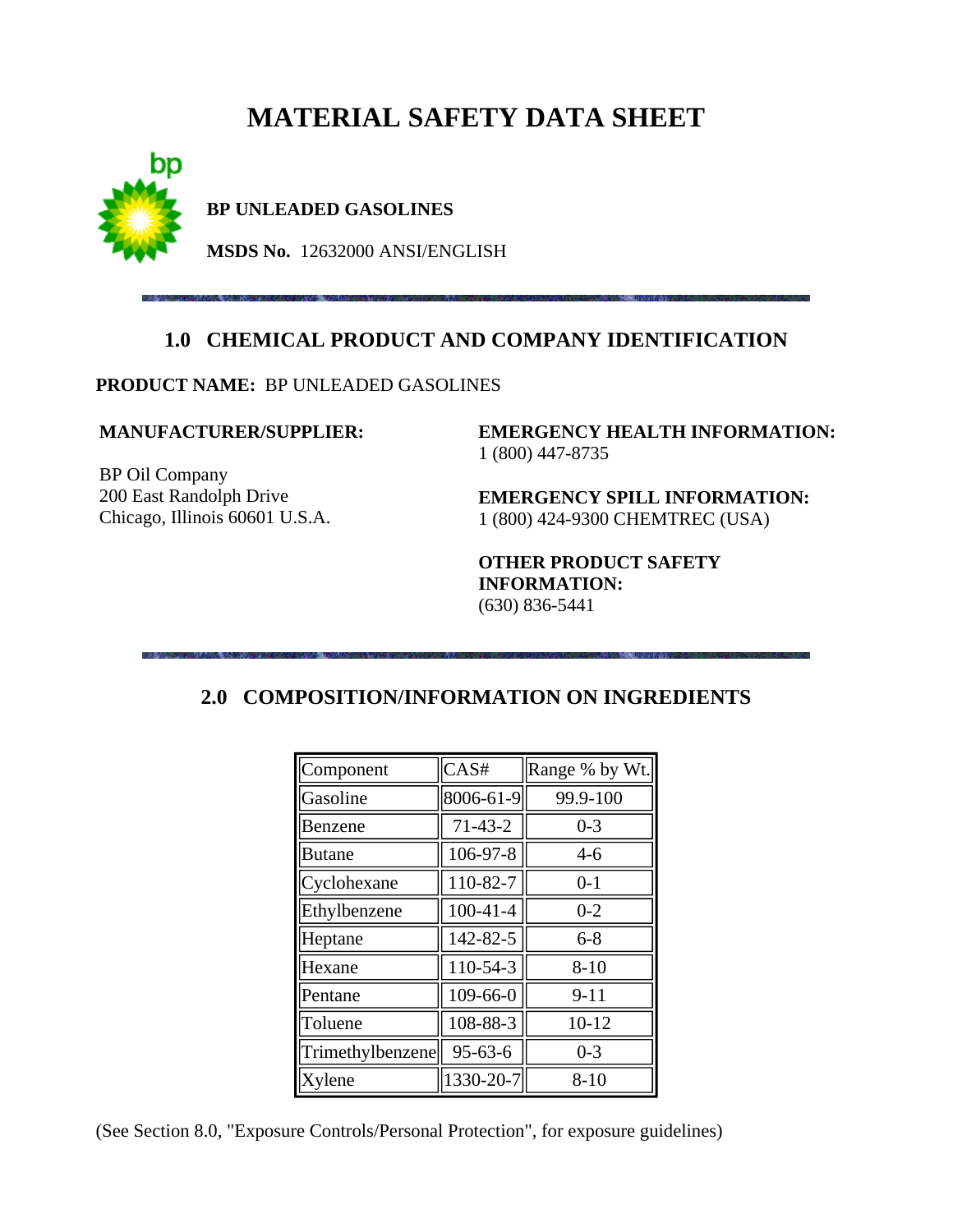# **3.0 HAZARDS IDENTIFICATION**

**EMERGENCY OVERVIEW:** Danger! Extremely flammable. Inhalation of vapor/aerosol concentrations above the recommended exposure limits causes headaches, drowsiness, and nausea, and may lead to unconsciousness or death. Harmful if swallowed and/or aspirated into the lungs. Prolonged or repeated contact may cause irritation and/or dermatitis. Use as motor fuel only. Longterm exposure to vapors has caused cancer in laboratory animals.

### **POTENTIAL HEALTH EFFECTS:**

**EYE CONTACT:** High concentrations of vapor/mist may cause eye discomfort.

**SKIN CONTACT:** Prolonged or repeated contact can defat the skin and lead to irritation and/or dermatitis.

**INHALATION:** Inhalation of vapor/aerosol concentrations above the recommended exposure limits causes headaches, drowsiness, and nausea, and may lead to unconsciousness or death. See "Toxicological Information" section (Section 11.0).

**INGESTION:** Harmful or fatal if liquid is aspirated into lungs. Ingestion causes gastrointestinal irritation and diarrhea. See "Toxicological Information" section (Section 11.0).

**HMIS CODE:** (Health:1) (Flammability:3) (Reactivity:0) CHRONIC HEALTH HAZARD.

**NFPA CODE:** (Health:1) (Flammability:3) (Instability:0)

# **4.0 FIRST AID MEASURES**

**EYE:** Flush eyes with plenty of water. Get medical attention if irritation persists.

**SKIN:** Wash exposed skin with soap and water. Remove contaminated clothing, including shoes, and thoroughly clean and dry before reuse. Get medical attention if irritation develops.

**INHALATION:** If adverse effects occur, remove to uncontaminated area. Give artificial respiration if not breathing. Get medical attention.

**INGESTION:** If swallowed, do NOT induce vomiting. Get immediate medical attention.

# **5.0 FIRE FIGHTING MEASURES**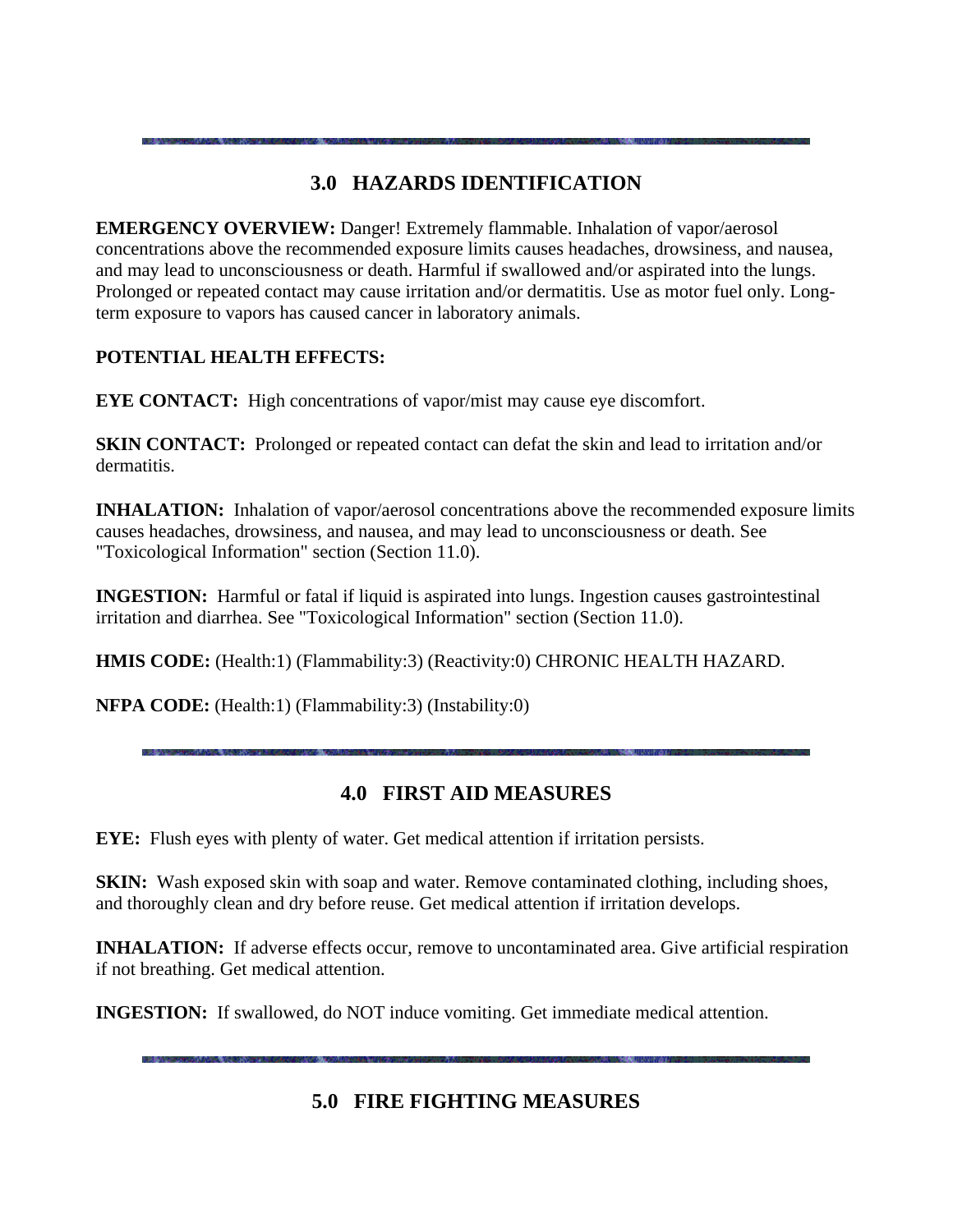### **FLASHPOINT:** -45°F

**UEL:** 7.6%

**LEL:** 1.3%

### **AUTOIGNITION TEMPERATURE:** 495.0°F

### **FLAMMABILITY CLASSIFICATION:** Extremely Flammable Liquid.

**EXTINGUISHING MEDIA:** Agents approved for Class B hazards (e.g., dry chemical, carbon dioxide, foam, steam) or water fog. Water may be ineffective but should be used to cool-fire exposed containers, structures and to protect personnel.

**UNUSUAL FIRE AND EXPLOSION HAZARDS:** Extremely flammable vapor/air mixtures form. Extinguishment of fire before source of vapor is shut off can create an explosive mixture in air. Product gives off vapors that are heavier than air which can travel considerable distances to a source of ignition and flashback. Runoff to sewer may cause a fire or explosion hazard.

**FIRE-FIGHTING EQUIPMENT:** Firefighters should wear full bunker gear, including a positive pressure self-contained breathing apparatus.

**PRECAUTIONS:** Keep away from sources of ignition (e.g., heat and open flames). Keep container closed. Use with adequate ventilation.

**HAZARDOUS COMBUSTION PRODUCTS:** Combustion of this product in an area without adequate ventilation may result in hazardous levels of combustion products (e.g., carbon monoxide, carbon dioxide) and inadequate oxygen levels.

# **6.0 ACCIDENTAL RELEASE MEASURES**

Remove or shut off all sources of ignition. Wear respirator and spray with water to disperse vapors. Increase ventilation if possible. Prevent spreading by diking, ditching, or absorbing on inert materials. Keep out of sewers and waterways.

# **7.0 HANDLING AND STORAGE**

**HANDLING:** Use with adequate ventilation. Keep away from ignition sources (e.g., heat, sparks, or open flames). Ground and bond containers when transferring materials. Wash thoroughly after handling.

**STORAGE:** Store in flammable liquids storage area. Keep container closed. Store away from heat, ignition sources, and open flame in accordance with applicable regulations.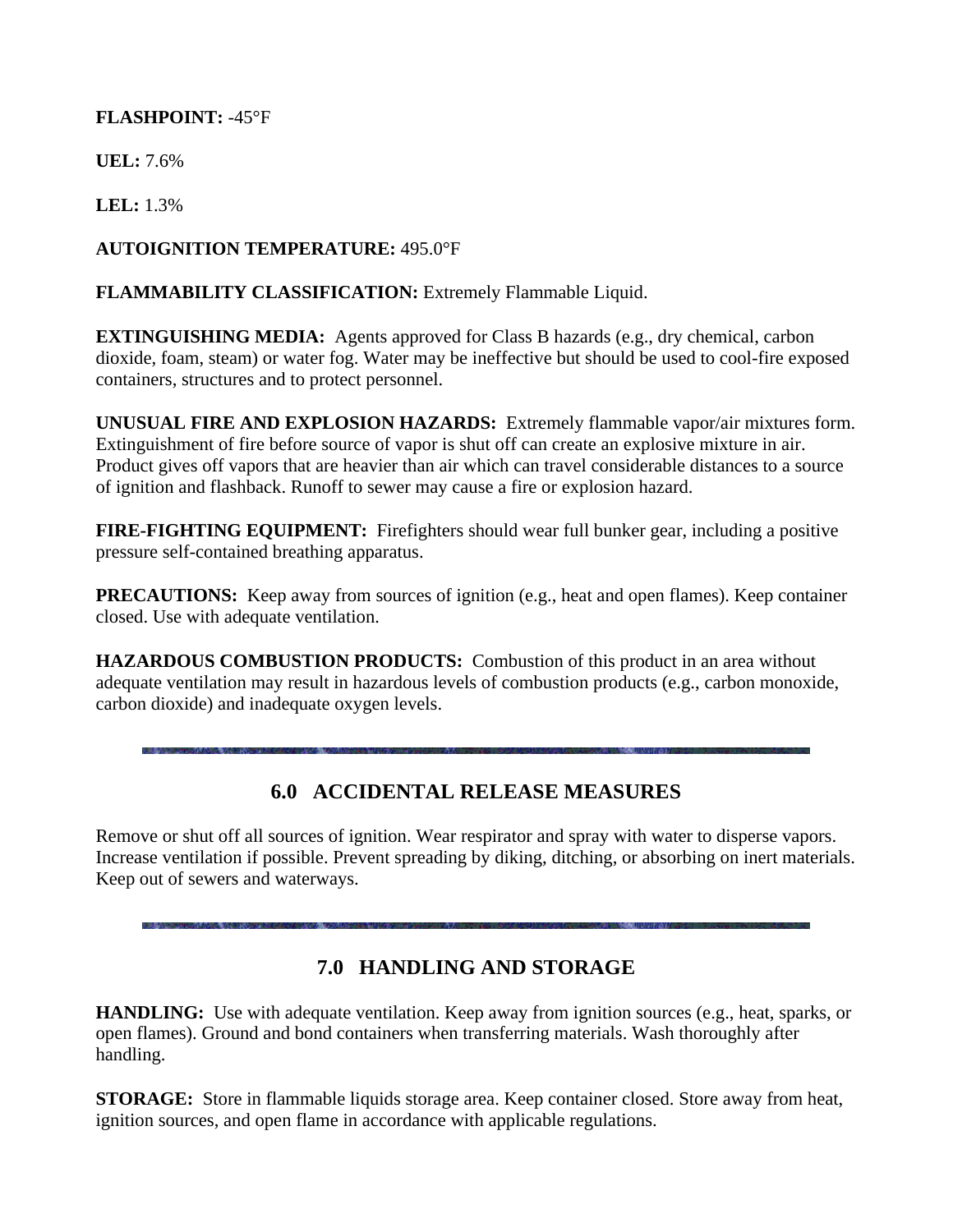**SPECIAL PRECAUTIONS:** Keep out of sewers and waterways. Avoid strong oxidizers. Report spills to appropriate authorities. USE AS MOTOR FUEL ONLY.

### **8.0 EXPOSURE CONTROLS / PERSONAL PROTECTION**

**EYE:** None required; however, use of eye protection is good industrial practice.

**SKIN:** Avoid prolonged or repeated skin contact. Wear protective clothing and gloves if prolonged or repeated contact is likely.

**INHALATION:** Use with adequate ventilation. Avoid breathing vapor and/or mist. If ventilation is inadequate, use NIOSH certified respirator that will protect against organic vapor and dust/mist.

**ENGINEERING CONTROLS:** Control airborne concentrations below the exposure guidelines.

#### **EXPOSURE GUIDELINES:**

| Component     | CAS#       | <b>Exposure Limits</b>                                                                                                                                                                  |  |
|---------------|------------|-----------------------------------------------------------------------------------------------------------------------------------------------------------------------------------------|--|
| Gasoline      |            | 8006-61-9   OSHA PEL: 300 ppm (1989); Not established. (1971)<br>OSHA STEL: 500 ppm (1989); Not established. (1971)<br>ACGIH TLV-TWA: 300 ppm<br>ACGIH TLV-STEL: 500 ppm                |  |
| Benzene       | $71-43-2$  | OSHA PEL: 1 ppm<br>OSHA STEL: 5 ppm<br>ACGIH TLV-TWA: 0.5 ppm (skin)<br>ACGIH TLV-STEL: 2.5 ppm (skin)<br>Mexico TWA: 10 ppm<br>Mexico STEL: 25 ppm                                     |  |
| <b>Butane</b> | 106-97-8   | OSHA PEL: 800 ppm (1989); Not established. (1971)<br>ACGIH TLV-TWA: 800 ppm<br>Mexico TWA: 800 ppm                                                                                      |  |
| Cyclohexane   | 110-82-7   | OSHA PEL: 300 ppm (1989)(1971)<br>ACGIH TLV-TWA: 300 ppm<br>Mexico TWA: 300 ppm<br>Mexico STEL: 375 ppm                                                                                 |  |
| Ethylbenzene  | $100-41-4$ | OSHA PEL: 100 ppm (1989)(1971)<br>OSHA STEL: 125 ppm(1989); Not established. (1971)<br>ACGIH TLV-TWA: 100 ppm<br>ACGIH TLV-STEL: 125 ppm<br>Mexico TWA: 100 ppm<br>Mexico STEL: 125 ppm |  |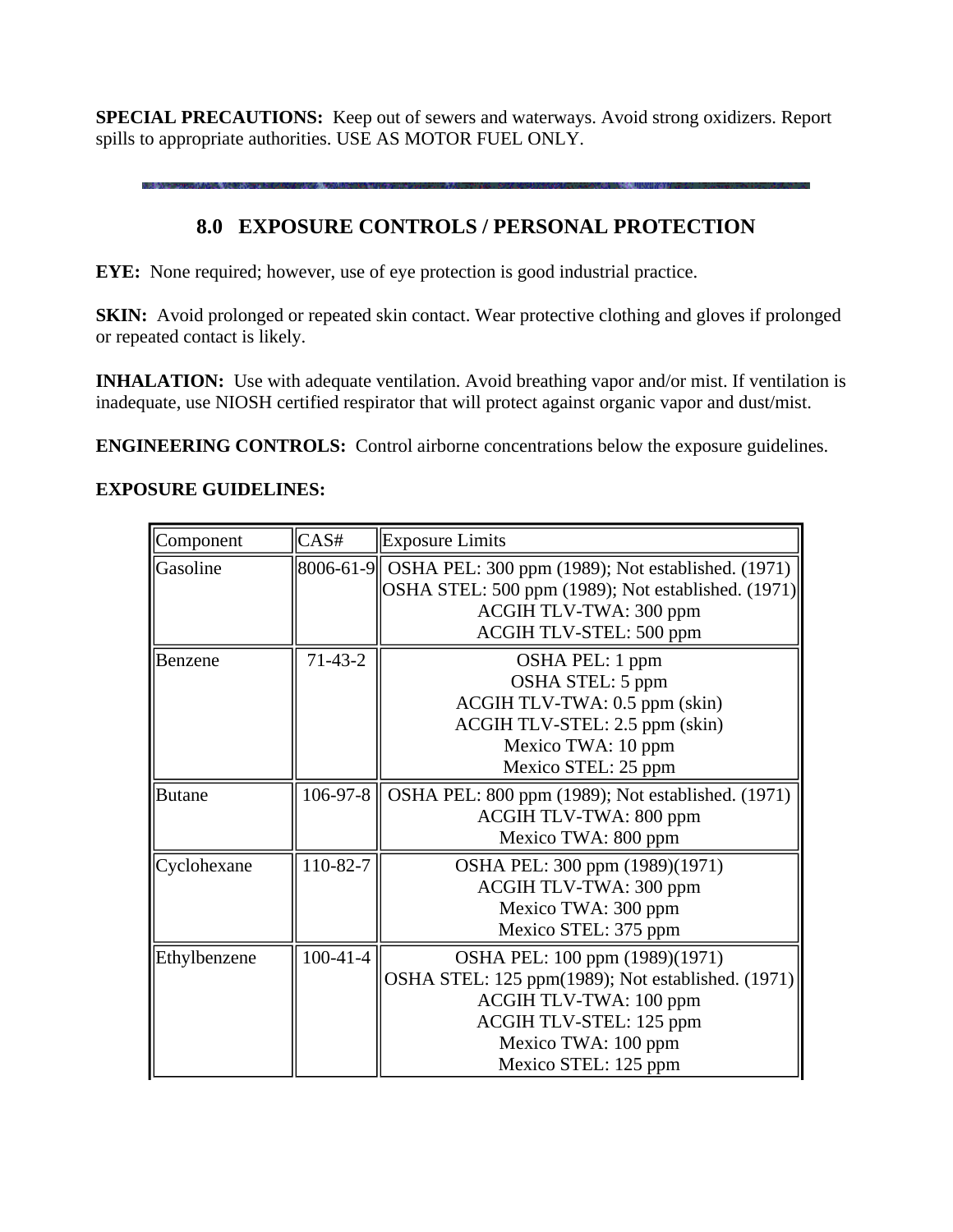| Heptane                   | 142-82-5       | OSHA PEL: 400 ppm (1989); 500 ppm (1971)                                                               |  |
|---------------------------|----------------|--------------------------------------------------------------------------------------------------------|--|
|                           |                | OSHA STEL: 500 ppm (1989); Not established. (1971)                                                     |  |
|                           |                | ACGIH TLV-TWA: 400 ppm                                                                                 |  |
|                           |                | ACGIH TLV-STEL: 500 ppm                                                                                |  |
|                           |                | Mexico TWA: 400 ppm (skin)                                                                             |  |
|                           |                | Mexico STEL: 500 ppm (skin)                                                                            |  |
| Hexane                    | 110-54-3       | OSHA PEL: 50 ppm (1989); 500 ppm (1971)                                                                |  |
|                           |                | ACGIH TLV-TWA: 50 ppm (skin)                                                                           |  |
|                           |                | Mexico TWA: 100 ppm                                                                                    |  |
| Pentane                   | $109 - 66 - 0$ | OSHA PEL: 600 ppm (1989); 1000 ppm (1971)                                                              |  |
|                           |                | OSHA STEL: 750 ppm (1989); Not established. (1971)                                                     |  |
|                           |                | ACGIH TLV-TWA: 600 ppm                                                                                 |  |
|                           |                | Mexico TWA: 600 ppm                                                                                    |  |
|                           |                | Mexico STEL: 760 ppm                                                                                   |  |
| Toluene                   | 108-88-3       | OSHA PEL: 100 ppm (1989); 200 ppm (1971)                                                               |  |
|                           |                | OSHA STEL: 150 ppm (1989); Not established. (1971)                                                     |  |
|                           |                | OSHA Ceiling: 300 ppm (1971)                                                                           |  |
|                           |                | ACGIH TLV-TWA: 50 ppm (skin)                                                                           |  |
|                           |                | Mexico TWA: 100 ppm                                                                                    |  |
|                           |                | Mexico STEL: 150 ppm                                                                                   |  |
| Trimethylbenzene  95-63-6 |                | OSHA PEL: 25 ppm (1989); Not established. (1971)<br><b>ACGIH TLV-TWA: 25 ppm</b><br>Mexico TWA: 25 ppm |  |
|                           |                |                                                                                                        |  |
|                           |                |                                                                                                        |  |
|                           |                | Mexico STEL: 35 ppm                                                                                    |  |
| Xylene                    | 1330-20-7      | OSHA PEL: 100 ppm (1989)(1971)                                                                         |  |
|                           |                | OSHA STEL: 150 ppm (1989); Not established. (1971)                                                     |  |
|                           |                | ACGIH TLV-TWA: 100 ppm                                                                                 |  |
|                           |                | ACGIH TLV-STEL: 150 ppm                                                                                |  |
|                           |                | Mexico TWA: 100 ppm (skin)                                                                             |  |
|                           |                | Mexico STEL: 150 ppm (skin)                                                                            |  |

# **9.0 CHEMICAL AND PHYSICAL PROPERTIES**

**APPEARANCE AND ODOR:** Clear. Liquid. Hydrocarbon odor.

**pH:** Not determined.

**VAPOR PRESSURE:** 7-15 lb RVP (ASTM D323)

**VAPOR DENSITY:** 3.0-4.0

**BOILING POINT:** 80.0-430.0°F (range)

**MELTING POINT:** Not determined.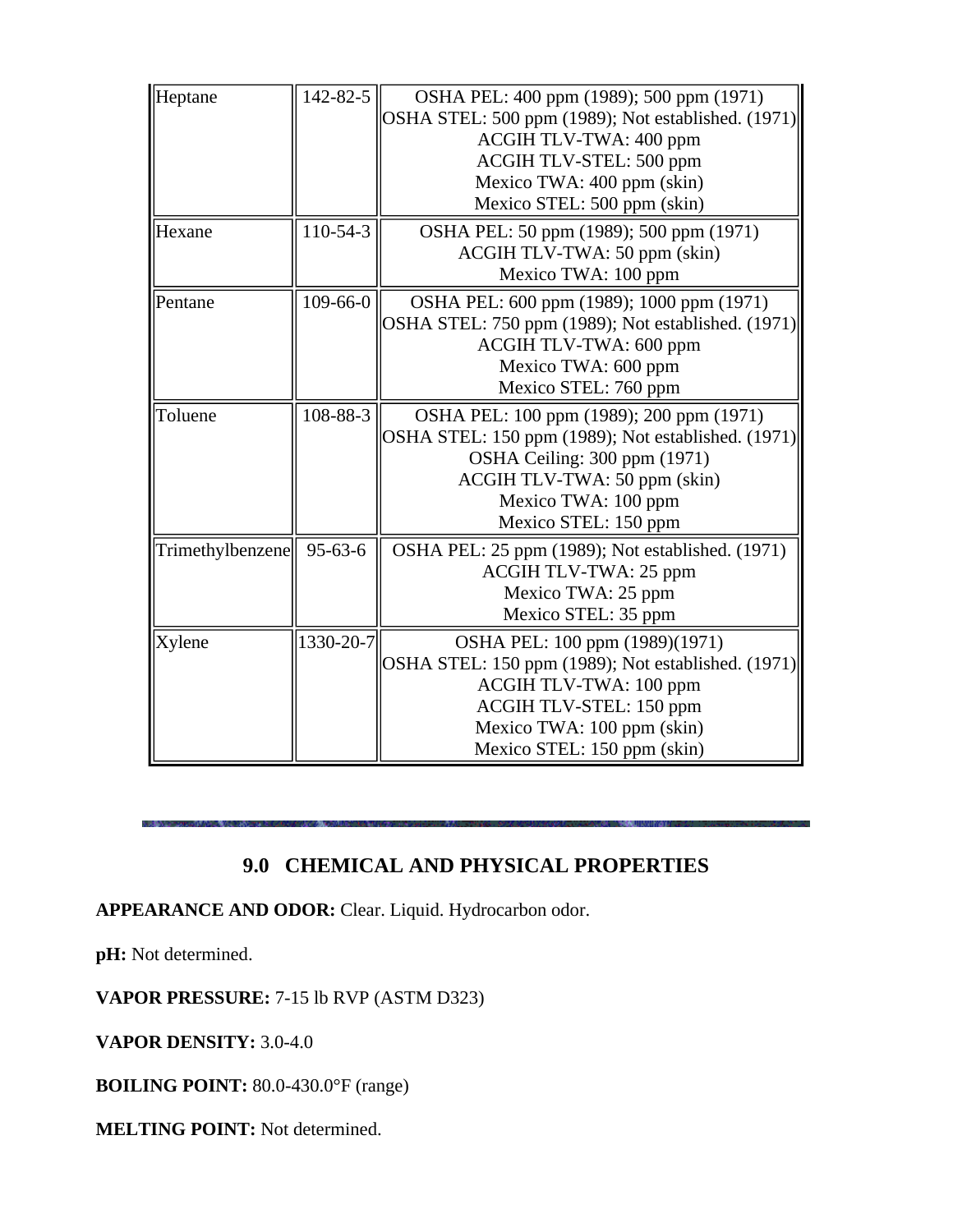### **SOLUBILITY IN WATER:** Negligible, below 0.1%.

#### **SPECIFIC GRAVITY (WATER=1):** 0.75

### **10.0 STABILITY AND REACTIVITY**

**STABILITY:** Burning can be started easily.

**CONDITIONS TO AVOID:** Keep away from ignition sources (e.g. heat, sparks, and open flames).

**MATERIALS TO AVOID:** Avoid chlorine, fluorine, and other strong oxidizers.

**HAZARDOUS DECOMPOSITION:** None identified.

**HAZARDOUS POLYMERIZATION:** Will not occur.

### **11.0 TOXICOLOGICAL INFORMATION**

#### **ACUTE TOXICITY DATA:**

**EYE IRRITATION:** This product had a primary eye irritation score (PEIS) of 0/110.0 (rabbit)

**SKIN IRRITATION:** This product had a primary skin irritation score (PDIS) of 1.1/8.0 (rabbit)

**DERMAL LD50:** greater than 5 ml/kg (rabbit).

**ORAL LD50:** 18.8 ml/kg (rat).

**INHALATION LC50:** 20.7 mg/l (rat)

**OTHER TOXICITY DATA:** Excess exposure to vapors may produce headaches, dizziness, nausea, drowsiness, irritation of eyes, nose and throat and central nervous system depression. Aspiration of this material into the lungs can cause chemical pneumonia and can be fatal. Aspiration into the lungs can occur while vomiting after ingestion of this product. Inhalation of unleaded gasoline vapors did not produce birth defects in laboratory animals. Ingestion of this material can cause gastrointestinal irritation and diarrhea.

In a long-term inhalation study of whole unleaded gasoline vapors, exposure-related kidney damage and kidney tumors were observed in male rats. Similar kidney effects were not seen in female rats or in mice. At the highest exposure level (2056 ppm), female mice had an increased incidence of liver tumors. Results from subsequent scientific studies have shown that a broad variety of chemicals cause these kidney effects only in the male rat. Further studies have discovered the means by which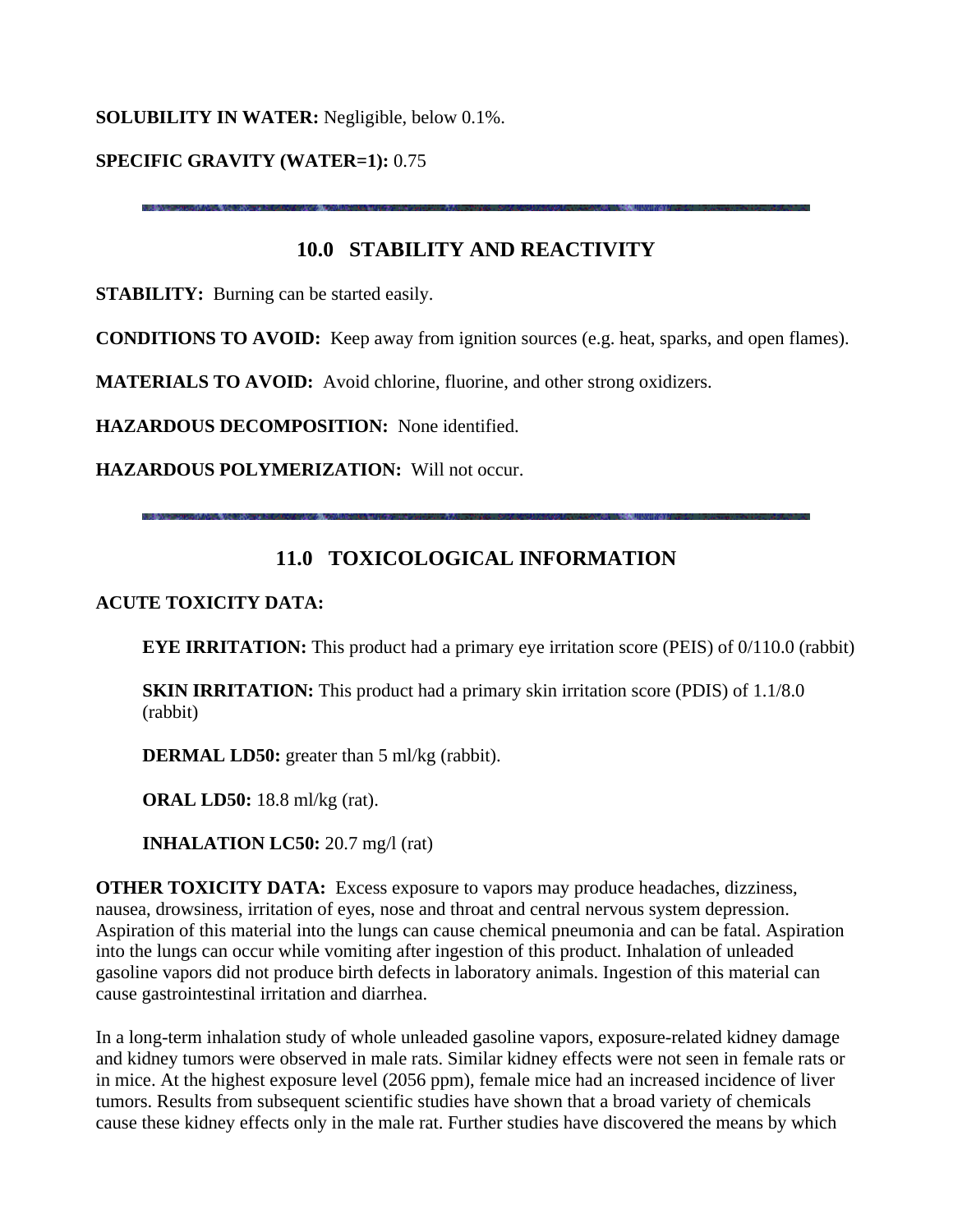the physiology of the male rat uniquely predispose it to these effects. Consequently, the Risk Assessment Forum of the Environmental Protection Agency has recognized that these responses are not predictive of a human health hazard. The liver tumors that were increased in the high-dose female mice are likewise of questionable significance because of their high spontaneous occurrence even without chemical exposure and because the rate of their occurrence is accelerated by a broad spectrum of chemicals not commonly considered to be carcinogens (e.g., phenobarbital). Thus, the significance of the mouse liver tumor response in terms of human health is questionable.

Gasoline is a complex mixture of hydrocarbons and contains benzene (typically no more than 2 volume%), toluene, and xylene. Chronic exposure to high levels of benzene has been shown to cause cancer (leukemia) in humans and other adverse blood effects (anemia). Benzene is considered a human carcinogen by IARC, NTP and OSHA. Over exposure to xylene and toluene can cause irritation to the upper respiratory tract, headache and narcosis. Some liver damage and lung inflammation were seen in chronic studies on xylene in guinea pigs but not in rats.

Solvent "sniffing" (abuse) or intentional overexposure to vapors can produce serious central nervous system effects, including unconsciousness, and possibly death.

### **12.0 ECOLOGICAL INFORMATION**

Ecological testing has not been conducted on this material by BP Amoco.

# **13.0 DISPOSAL INFORMATION**

Residues and spilled material are hazardous waste due to ignitability. Disposal must be in accordance with applicable federal, state, or local regulations. Enclosed-controlled incineration is recommended unless directed otherwise by applicable ordinances.

The container for this product can present explosion or fire hazards, even when emptied! To avoid risk of injury, do not cut, puncture, or weld on or near this container. Since the emptied containers retain product residue, follow label warnings even after container is emptied.

# **14.0 TRANSPORTATION INFORMATION**

#### **U.S. DEPT OF TRANSPORTATION**

**Shipping Name Gasoline Hazard Class** 3 **Identification Number** UN1203 **Packing Group** II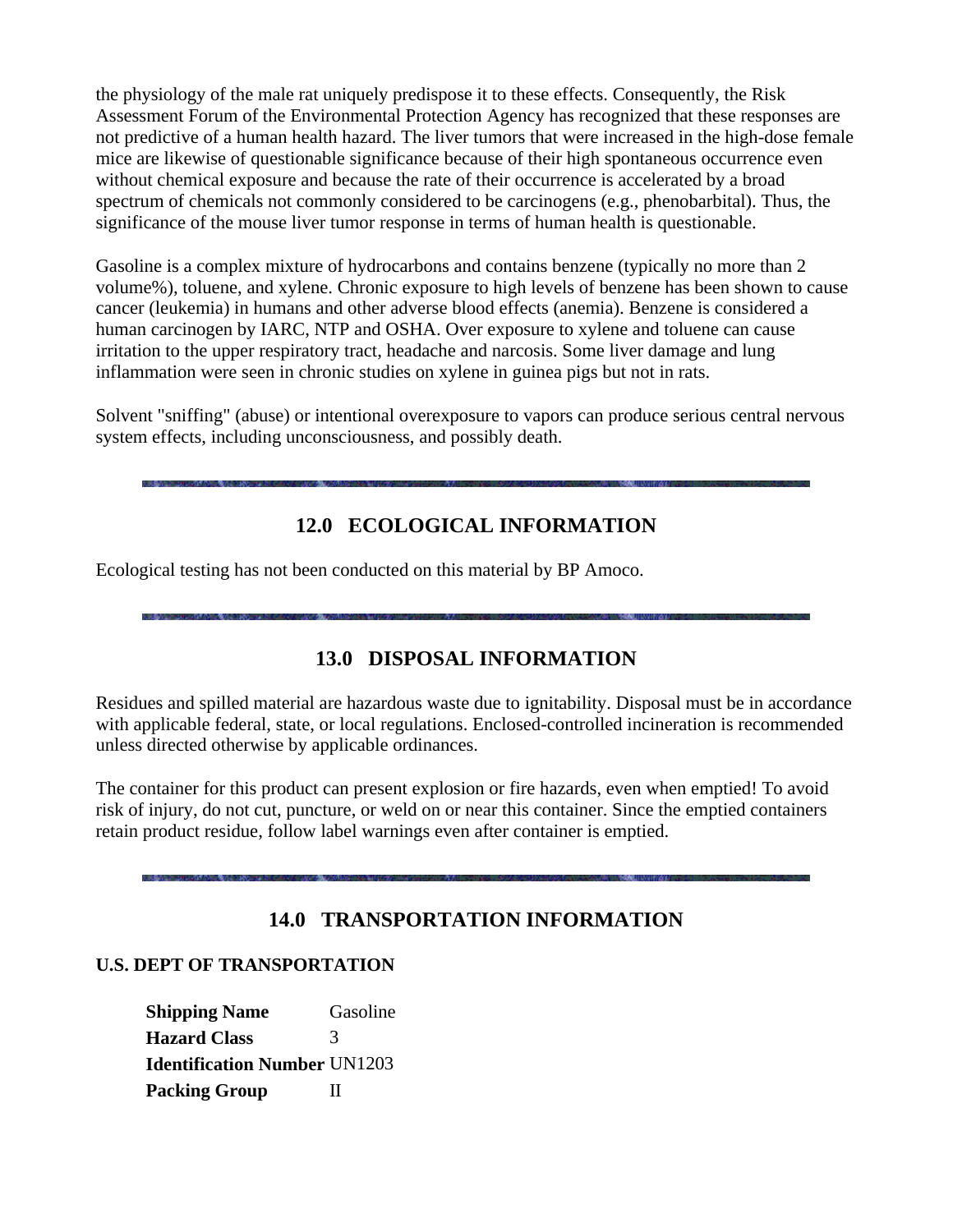#### **INTERNATIONAL INFORMATION:**

#### **Sea (IMO/IMDG)**

**Shipping Name Gasoline Class** 3.1 **Packing Group** II **UN Number** UN1203

**Air (ICAO/IATA)**

**Shipping Name Gasoline, UN1203 Class** 3 **Packing Group** II

**European Road/Rail (ADR/RID)**

**Shipping Name** Not determined.

#### **Canadian Transportation of Dangerous Goods**

**Shipping Name Gasoline Hazard Class** 3 **UN Number** UN1203 **Packing Group** II

### **15.0 REGULATORY INFORMATION**

**CERCLA SECTIONS 102a/103 HAZARDOUS SUBSTANCES (40 CFR Part 302.4):** This product is exempt from the CERCLA reporting requirements under 40 CFR Part 302.4. However, if spilled into waters of the United States, it may be reportable under 33 CFR Part 153 if it produces a sheen.

**SARA TITLE III SECTION 302 EXTREMELY HAZARDOUS SUBSTANCES (40 CFR** Part 355): This product is not regulated under Section 302 of SARA and 40 CFR Part 355.

**SARA TITLE III SECTIONS 311/312 HAZARDOUS CATEGORIZATION (40 CFR Part 370):** This product is defined as hazardous by OSHA under 29 CFR Part 1910.1200(d). Hazardous categories for this product are: Acute = yes; Chronic = yes; Fire = yes; Pressure = no; Reactive = no.

**SARA TITLE III SECTION 313 (40 CFR Part 372):** This product contains the following substance(s), which is on the Toxic Chemicals List in 40 CFR Part 372: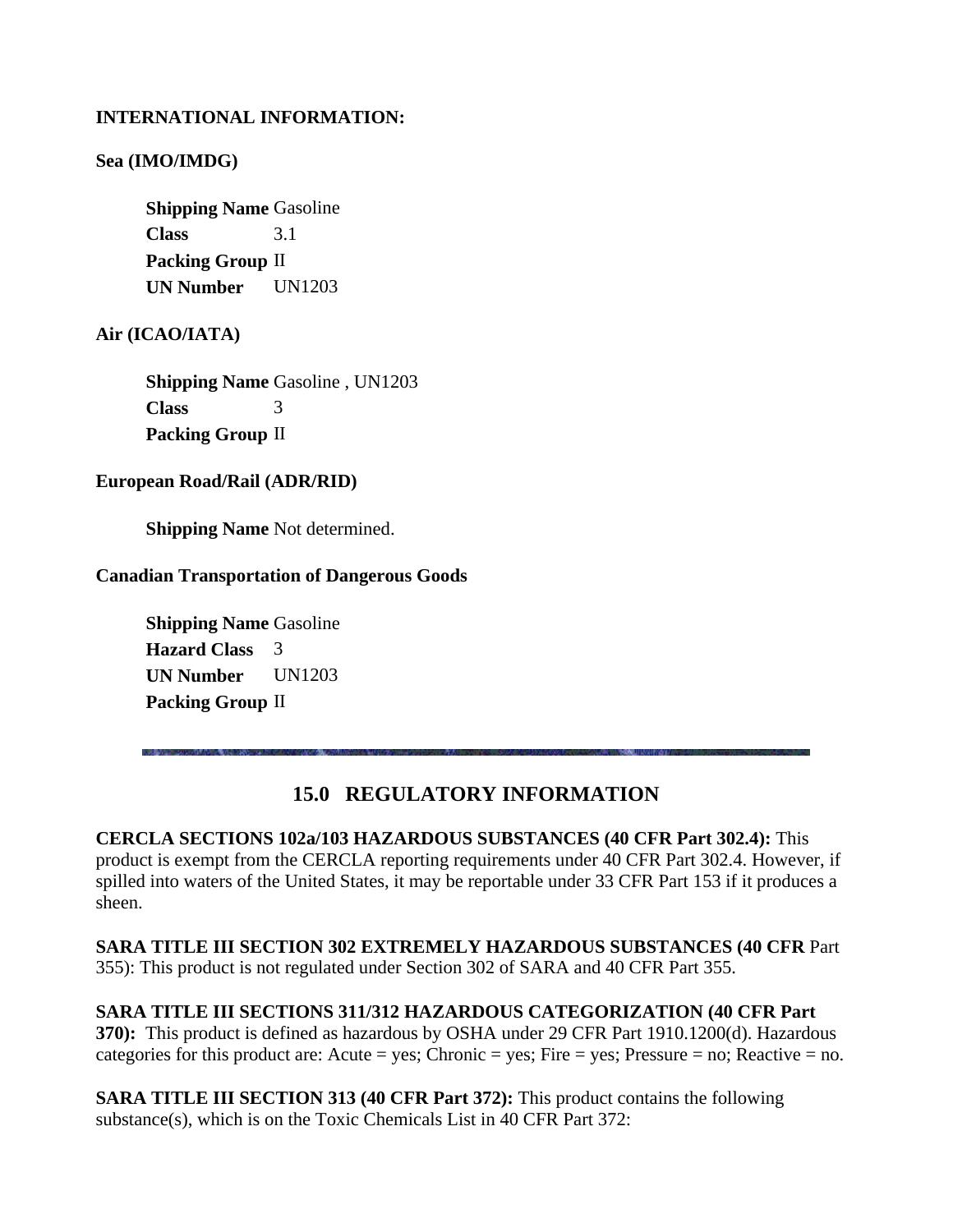| Component/CAS Number   Weight Percent |          |
|---------------------------------------|----------|
| Benzene 71-43-2                       | 3        |
| Trimethylbenzene 95-63-6  3           |          |
| $Cyclohexane$ 110-82-7                |          |
| Ethylbenzene 100-41-4                 | ി        |
| Xylene 1330-20-7                      | $\Omega$ |
| Hexane 110-54-3                       | ١O       |
| Toluene 108-88-3                      | 2        |

**U.S. INVENTORY (TSCA):** Listed on inventory.

**OSHA HAZARD COMMUNICATION STANDARD:** Flammable liquid. Irritant. Contains components listed by ACGIH. Contains components listed by OSHA. Contains a carcinogenic component.

**WHMIS Controlled Product Classification:** B2, D2A, D2B.

**EC INVENTORY (EINECS/ELINCS):** Not determined.

**JAPAN INVENTORY (MITI):** Not determined.

**AUSTRALIA INVENTORY (AICS):** Not determined.

**KOREA INVENTORY (ECL):** Not determined.

**CANADA INVENTORY (DSL):** Not determined.

**PHILIPPINE INVENTORY (PICCS):** Not determined.

# **16.0 OTHER INFORMATION**

This material contains an ingredient/ingredients present on the following State Right-To-Know lists:

-Florida- -Massachusetts- -New Jersey- -Pennsylvania- -California- -Minnesota-

This product contains an ingredient/ingredients known to the state of California to cause cancer and/or reproductive toxicity.

### **Prepared by:**

Environment, Health and Safety Department